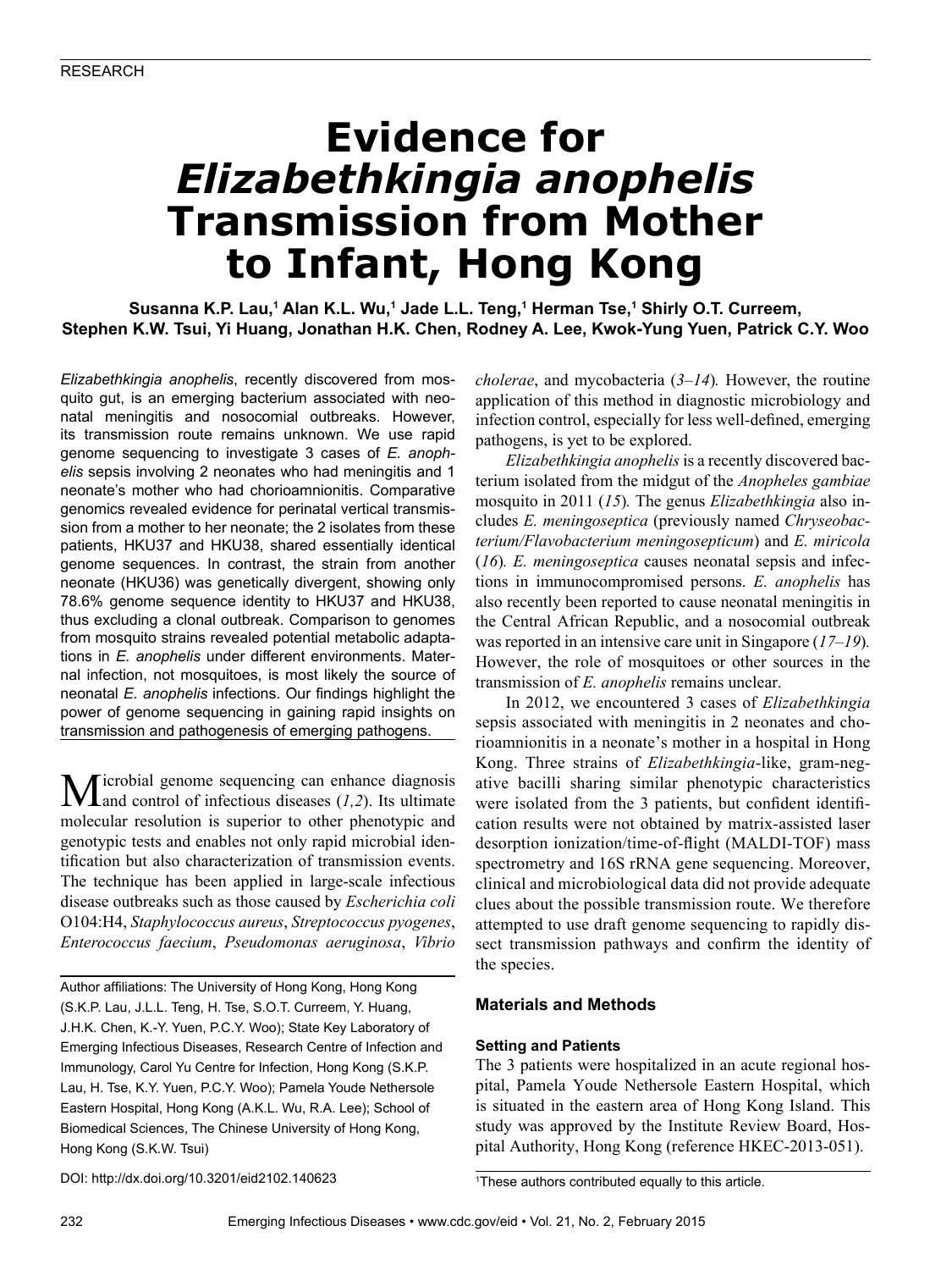Bacterial cultures and phenotypic identification were performed according to standard protocols by using the Vitek II system (bioMérieux, Marcy l'Etoile, France). Antimicrobial drug susceptibility testing was performed by E-test method for vancomycin and Kirby-Bauer disk diffusion for other drugs; because interpretative criteria for *Elizabethkingia* were lacking, results were interpreted according to Clinical and Laboratory Standards Institute for *Pseudomonas aeruginosa* (*20*)*.* MALDI-TOF mass spectrometry was performed by the direct transfer method as described previously (*21*), with modifications by using the Bruker Daltonics microflex LT system with Reference Library Biotyper version 3.1 (Bruker Daltonik GmbH, Leipzig, Germany)*.* Full 16S rRNA gene amplification and squencing were performed according to previously published protocols with modifications (*22,23*)*.* Pulsed-field gel electrophoresis (PFGE) was performed by using the CHEF Mapper XA system (Bio-Rad, Hercules, CA, USA) and restriction endonuclease *Xba*I as described previously (*8,22*)*.*

### **Draft Genome Sequencing and Analysis**

The draft genome sequences of the 3 *E. anophelis* strains were determined by high-throughput sequencing with the Illumina HiSeq 2500 system (Illumina, San Diego, CA, USA). Samples of 50 ng of genomic DNA were extracted by using a genomic DNA purification kit (QIAGEN, Hilden, Germany) from cultures grown overnight on blood agar at 37°C, as described previously (*24,25*)*.* Each sample was sequenced by 151-bp paired-end reads with mean library size of 350 bp. Sequencing errors were corrected by k-mer frequency spectrum analysis using SOAPec (http:// soap.genomics.org.cn/about.html). De novo assembly was performed in SOAPdenovo2 (http://soap.genomics.org.cn/ soapdenovo.html). Prediction of protein coding regions and automatic functional annotation was performed by using Glimmer3 (*26*) and the RAST (Rapid Annotations using Subsystem Technology) server (*27*)*.* Antibiotic resistomes were identified by using the Antibiotic Resistance Genes Database (*28*)*.* BLASTn comparisons were run in BLAST+ (http://blast.ncbi.nlm.nih.gov/Blast.cgi) with an E-value cutoff of 10.0. In addition, manual annotation was performed on putative virulence and antibiotic resistance genes by protein domain predictions and multiple sequence alignments with orthologous genes. Intergenomic distance was calculated by using Genome-to-Genome Distance Calculator 2.0 (http://ggdc.dsmz.de/distcalc2.php) (*29*)*.*

## **Results**

## **Patients**

In July 2012, a 21-day-old male neonate (patient 1) was admitted to Pamela Youde Nethersole Eastern Hospital for

fever of 1 day's duration. He was born at the same hospital 21 days earlier at 41 weeks' gestation by vaginal delivery and was discharged on day 3. Physical examination did not show obvious infective focus. Serum C-reactive protein (CRP) was elevated to 109 mg/L. Lumbar puncture was performed; analysis of cerebrospinal fluid (CSF) showed polymorph pleocytosis, elevated protein levels, and low glucose levels (Table). Treatment was initiated for bacterial meningitis with empirical intravenous ampicillin and cefotaxime. Blood and CSF cultures recovered a gramnegative bacillus, designated HKU36. Antimicrobial drugs were changed to vancomycin, piperacillin, and rifampin on day 3. The patient was discharged after 3 weeks of intravenous drug treatment, without neurologic sequelae (Figure 1). The neonate's mother was admitted to the same hospital 1 day after the infant's admission for postpartum fever, chills, rigor, and abdominal pain. Transvaginal ultrasound showed no retained gestational products. Serum CRP level was elevated to 109 mg/L; however, blood cultures were negative. She was treated with intravenous cefuroxime and metronidazole and discharged on day 6 with oral cefuroxime and metronidazole.

In November 2012, a 33-year-old woman in week 30 of pregnancy (patient 2) was admitted to the same hospital because of prolonged premature rupture of membranes. She stayed at the same antenatal ward and in the same cubicle as the mother of patient 1 (Figure 1). Fever developed in the patient 3 days after admission, and clinical tests showed peripheral leukocytosis with neutrophilia (Table). Serum CRP was elevated to 108 mg/L. Treatment with intravenous penicillin G was commenced, and an emergency lower segment cesarean section was performed. Placental and uterine swab cultures recovered a gram-negative bacillus, designated HKU37. Blood cultures were negative. Antimicrobial drug treatment was changed to cefuroxime and metronidazole, followed by oral ciprofloxacin for 1 week. Her fever subsided, and she was discharged on day 8.

The baby girl (patient 3) of patient 2 was pale and flaccid at birth; apnea of prematurity developed, requiring cardiopulmonary resuscitation. Peripheral leukopenia and metabolic acidosis were also detected, and serum CRP level was elevated to 70.6 mg/L. Chest radiograph showed bilateral ground-glass appearance. Lumbar puncture was performed, and CSF showed lymphocytic pleocytosis with elevated protein levels and low glucose levels (Table). Ultrasound of the brain showed grade I to II intraventricular hemorrhages. Empirical intravenous ampicillin and cefotaxime at meningitic dose was started. Blood and CSF cultures recovered a gram-negative bacillus, designated HKU38. Antimicrobial drug therapy was changed to intravenous vancomycin, piperacillin/tazobactam, and rifampin on day 3, continuing for 3 weeks. Necrotizing enterocolitis and neonatal jaundice developed, but both resolved with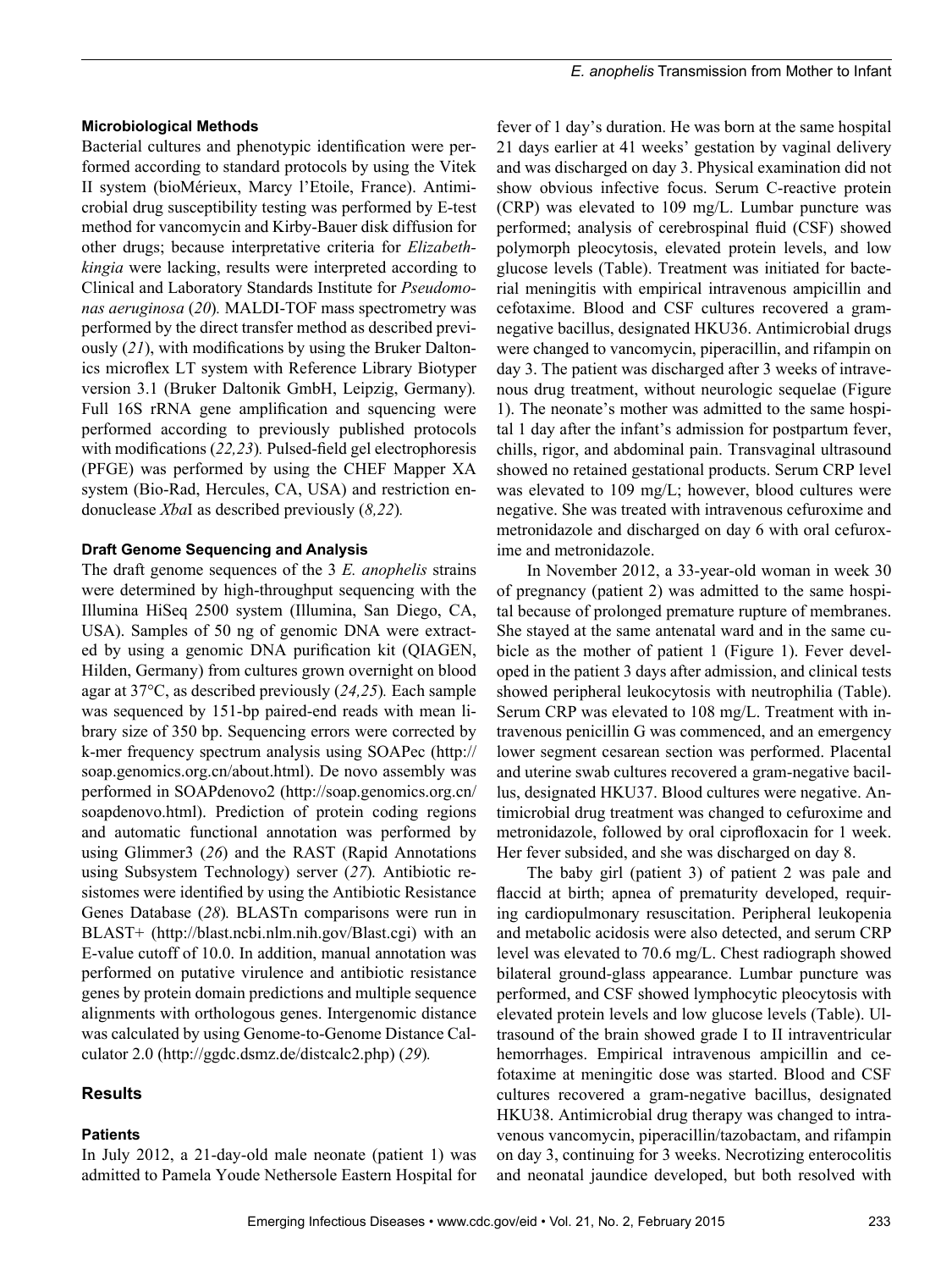| <b>Table.</b> Clinical characteristics and results of testing for 3 patients infected with <i>Elizabethkingia anophelis</i> , Hong Kong, 2012   |                             |                              |                          |
|-------------------------------------------------------------------------------------------------------------------------------------------------|-----------------------------|------------------------------|--------------------------|
| Characteristics                                                                                                                                 | Patient 1                   | Patient 2 <sup>+</sup>       | Patient 3                |
| Patient age/sex                                                                                                                                 | 21 d/M                      | 33 y/F                       | 0 d/F                    |
| Signs/symptoms                                                                                                                                  | Fever                       | Fever, PPROM                 | Apnea at birth           |
| <b>Blood test results</b>                                                                                                                       |                             |                              |                          |
| Total leukocytes, $\times$ 10 $^9$ cells/L                                                                                                      | $16.0(5.0 - 19.5)$          | $15.2(3.7 - 9.3)$            | $5.1(10.0 - 27.0)$       |
| Neutrophils, $\times$ 10 <sup>9</sup> cells/L                                                                                                   | $6.8(2.0-9.5)$              | $12.5(1.8-6.2)$              | $1.2(5.0-17.0)$          |
| Lymphocytes, $\times$ 10 $^9$ cells/L                                                                                                           | $6.8(2.5 - 11.0)$           | $1.7(1.0-3.2)$               | $3.4(3.0-10.0)$          |
| Monocytes, $\times 10^9$ cells/L                                                                                                                | $2.3(0.2 - 1.2)$            | $0.8(0.2 - 0.7)$             | $0(0.5 - 2.0)$           |
| Hemoglobin, g/dL                                                                                                                                | 14.0 (11.0-19.0)            | 10.7 (11.5-15.4)             | 16.1 (13.5-19.5)         |
| Platelets, $\times 10^9$ /L                                                                                                                     | 180 (180-460)               | 241 (160-420)                | 186 (100-300)            |
| C-reactive protein, mg/L                                                                                                                        | $109 (=8.0)$                | $108$ (<5.0)                 | $70.6$ (<8.0)            |
| CSF test results                                                                                                                                |                             |                              |                          |
| Total leukocytes, × 10 <sup>6</sup> cells/L                                                                                                     | 1,445                       | <b>NA</b>                    | 5,850                    |
| Polymorphs, %                                                                                                                                   | 67                          | <b>NA</b>                    | 1                        |
| Lymphocytes, %                                                                                                                                  | 33                          | <b>NA</b>                    | 99                       |
| Protein, g/L                                                                                                                                    | $1.33(0.15 - 0.45)$         | <b>NA</b>                    | $2.69(0.15 - 0.45)$      |
| Glucose, mmol/L                                                                                                                                 | $2.2(2.8-4.4)$              | <b>NA</b>                    | $1.5(2.8-4.4)$           |
| CSF/serum glucose, %                                                                                                                            | 38                          | <b>NA</b>                    | 24                       |
| Positive culture sites for E. anophelis                                                                                                         | Blood, CSF                  | Placental swab, uterine swab | Blood, CSF               |
| Phenotypic characteristics of isolates                                                                                                          |                             |                              |                          |
| Colony pigment                                                                                                                                  | Pale yellow                 | None                         | None                     |
| Citrate utilization                                                                                                                             | Negative                    | Delayed positive             | Delayed positive         |
| Antimicrobial drug susceptibilities of isolates                                                                                                 |                             |                              |                          |
| Ampicillin                                                                                                                                      | Resistant                   | Resistant                    | Resistant                |
| Pipercillin                                                                                                                                     | Susceptible                 | Susceptible                  | Susceptible              |
| Cefoperazone/sulbactam                                                                                                                          | Susceptible                 | Susceptible                  | Susceptible              |
| Cefotaxime                                                                                                                                      | Intermediate                | Resistant                    | Resistant                |
| Ceftazidime                                                                                                                                     | Resistant                   | Resistant                    | Resistant                |
| Imipenem                                                                                                                                        | Resistant                   | Resistant                    | Resistant                |
| Amikacin                                                                                                                                        | Resistant                   | Resistant                    | Resistant                |
| Gentamicin                                                                                                                                      | Resistant                   | Resistant                    | Resistant                |
|                                                                                                                                                 | Resistant                   | Resistant                    | Resistant                |
| Kanamycin                                                                                                                                       |                             | Resistant                    |                          |
| Streptomycin                                                                                                                                    | Resistant                   |                              | Resistant                |
| Tobramycin                                                                                                                                      | Resistant                   | Resistant                    | Resistant                |
| Ciprofloxacin                                                                                                                                   | Susceptible                 | Susceptible                  | Susceptible              |
| Moxifloxacin                                                                                                                                    | Susceptible                 | Susceptible                  | Susceptible              |
| Tetracycline                                                                                                                                    | Resistant                   | Resistant                    | Resistant                |
| Trimethoprim/sulfamethoxazole                                                                                                                   | Susceptible                 | Susceptible                  | Susceptible              |
| Rifampin                                                                                                                                        | Susceptible                 | Susceptible                  | Susceptible              |
| Chloramphenicol                                                                                                                                 | Resistant                   | Resistant                    | Resistant                |
| Vancomycin MIC, µg/mL                                                                                                                           | 16                          | 4                            | 4                        |
| Antimicrobial drug regimen                                                                                                                      | Ampicillin + cefotaxime;    | Penicillin G; cefuroxime +   | Ampicillin + cefotaxime; |
|                                                                                                                                                 | vancomycin + piperacillin + | metronidazole; ciprofloxacin | vancomycin +             |
|                                                                                                                                                 | rifampin                    |                              | pipercillin/tazobactam + |
|                                                                                                                                                 |                             |                              | rifampin                 |
| Complications                                                                                                                                   | None                        | None                         | Respiratory distress,    |
|                                                                                                                                                 |                             |                              | intraventricular         |
|                                                                                                                                                 |                             |                              | hemorrhage               |
| *Reference ranges are shown in parentheses. PPROM, prolonged premature rupture of membranes; CSF, cerebrospinal fluid.<br>+Mother of patient 3. |                             |                              |                          |

| Table. Clinical characteristics and results of testing for 3 patients infected with Elizabethkingia anophelis, Hong Kong, 2012* |  |  |  |  |
|---------------------------------------------------------------------------------------------------------------------------------|--|--|--|--|
|---------------------------------------------------------------------------------------------------------------------------------|--|--|--|--|

treatment (Figure 1). The infant was discharged on day 54 without neurologic sequelae.

## **Clinical and Microbiological Investigations**

The 3 isolates from these patients, HKU36–38, were nonmotile, oxidase-positive, non–glucose-fermenting, gramnegative bacilli. Their phenotypic characteristics are summarized in the Table and online Technical Appendix Table 1 (http://wwwnc.cdc.gov/EID/article/21/2/14-0623- Techapp1.pdf). The isolates were identified as *E. meningoseptica* by using the Vitek II identification system (bio-Mérieux, Marcy L'Étoile, France). However, MALDI-TOF mass spectrometry identified strains HKU37 and HKU 38 as *E. meningoseptica* (best match to *E. meningoseptica* strain 002\_NEB14 NFI, with scores of 2.106 and 2.007, respectively), whereas strain HKU36 was only identified to the genus level as *Elizabethkingia* species (best match to *E. meningoseptica* strain 002\_NEB14 NFI, with score of 1.853) (online Technical Appendix Figure 1). The isolates' 16S rRNA gene sequences exhibited 99.1%–99.9% nucleotide identities to those of *E. anophelis* type strain R26T (Gen-Bank accession no. EF426425) and 97.4%–99.9% nucleotide identities to those of *E. meningoseptica* strains deposited in GenBank (GenBank accession nos. HM056770.1, GU180602.1, JQ673498.1, FJ816020, AVCQ01000012, FJ839441.1, JN201943.1, and AJ704540).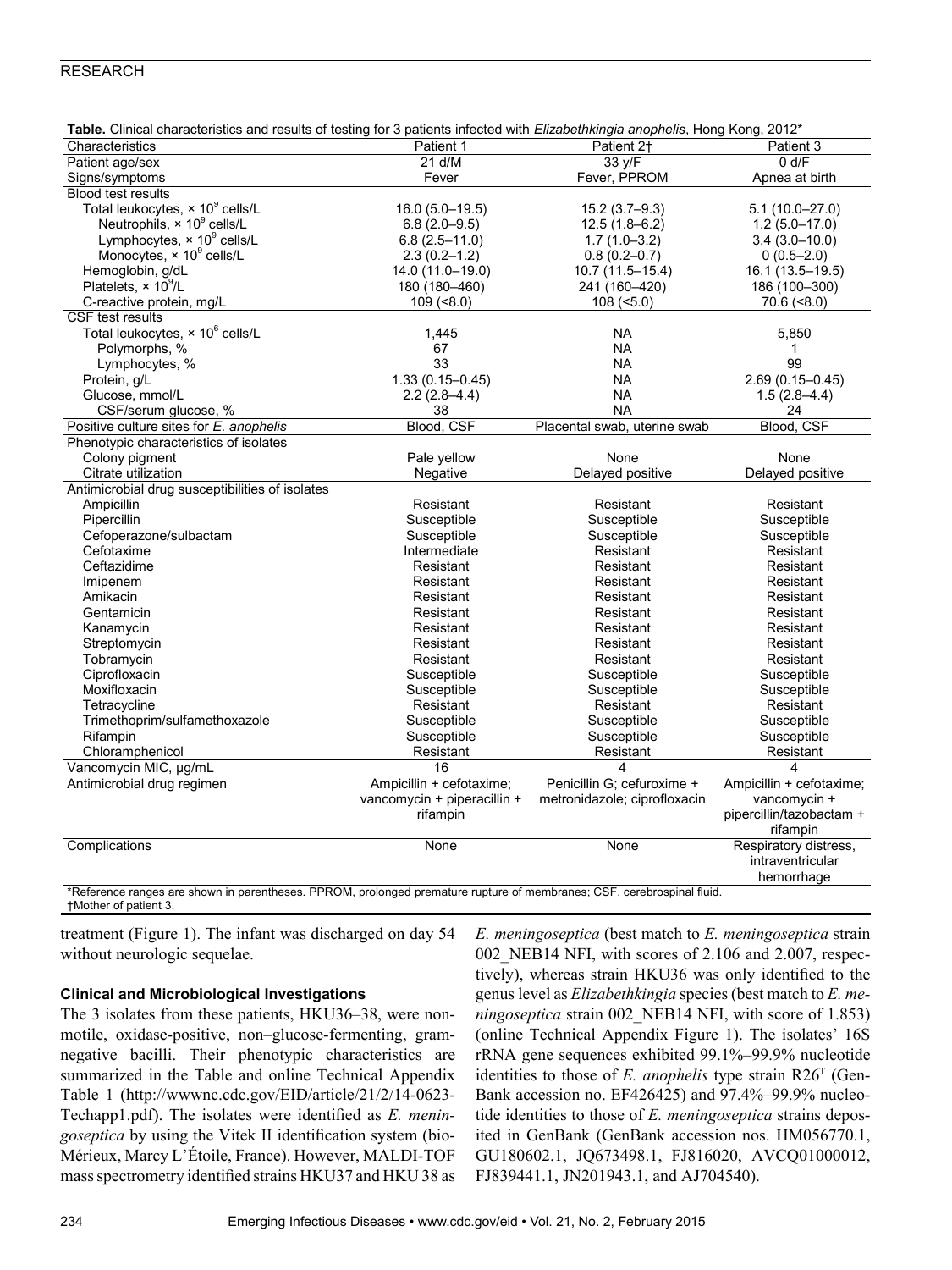

Jul 3 Jul 8 Jul 13 Jul 18 Jul 23 Jul 28 Aug 2 Aug 7 Aug 12 Aug 17 Aug 22 Aug 27 Nov 20 Nov 25 Nov 30 Dec 5 Dec 10 Dec 15 Dec 20 Dec 25 Dec 30 Jan 4 Jan 9 Jan 14 Jan 19

**Figure 1.** Clinical course of illness in 3 patients infected with *Elizabethkingia anophelis* in whom sepsis developed and the mother of patient 1, who had culture-negative postpartum fever, Hong Kong, 2012. Locations where patients were treated at the hospital and times when they were home are noted. CSF, cerebrospinal fluid; leaking, leaking of amniotic fluid (membrane rupture).

The high sequence identities to both *E. anophelis* and *E. meningoseptica* made the species identity of the 3 strains uncertain, despite 16S rRNA gene sequencing. Moreover, the strains exhibited minor differences in phenotypes and antibiogram (Table). Further, because the mothers stayed in the same ward before delivery (although 4 months apart), concerns of a possible nosocomial outbreak were raised. However, environmental and water samples from the hospital and patients' homes were culture-negative for *E. anophelis*. A program of enhanced infection control measures was enforced in the hospital, and no further cases were identified.

## **Genome Sequencing and Comparative Analysis of** *E. anophelis* **Genomes**

We sequenced the draft genomes of strains HKU36–38 to investigate their genetic relatedness and confirm their species identity. Sequencing generated 11–15 million pairedend reads per strain (estimated 410–540-fold coverage). After de novo assembly, the 3 draft genomes ranged from 3.92–3.99 Mb in length (G + C content 35.4%–35.8%) and were distributed in 42–52 large (>500 bp) contigs (EMBL accession nos. CBYD010000001–CBYD010000042,

CBYE010000001–CBYE010000032, CBYF010000001– CBYF010000038; online Technical Appendix Table 2). These contigs contained 3,654–3,667 predicted proteincoding genes (Figure 2, panel A). Using Genome-to-Genome Distance Calculator for intergenomic distance estimation, which enabled genome-based species delineation analogous to traditional DNA–DNA hybridization method, we found that these genomes shared 78.3%– 85.4% nucleotide identities to the draft genome sequence of *E. anophelis* type strain R26<sup>T</sup>, the initial isolate from an *Anopheles gambiae* mosquito (GenBank accession no. NZ ANIW00000000.1). However, the genomes shared only 23.6%–23.7% nucleotide identities to the draft genome sequence of *E. meningoseptica* type strain ATCC  $13253<sup>T</sup>$  (GenBank accession no. BARD00000000.1) (Figure 2, panel B). Phylogenetic analysis using the draft genomes and concatenated sequences of 69 housekeeping genes also supported the identification of the 3 strains as *E. anophelis* (Figure 3; online Technical Appendix Figure 2).

The sequences from 52 contigs of strain HKU37 demonstrated 99.4% nucleotide identity to those from 46 contigs of strain HKU38, indicating that these draft genomes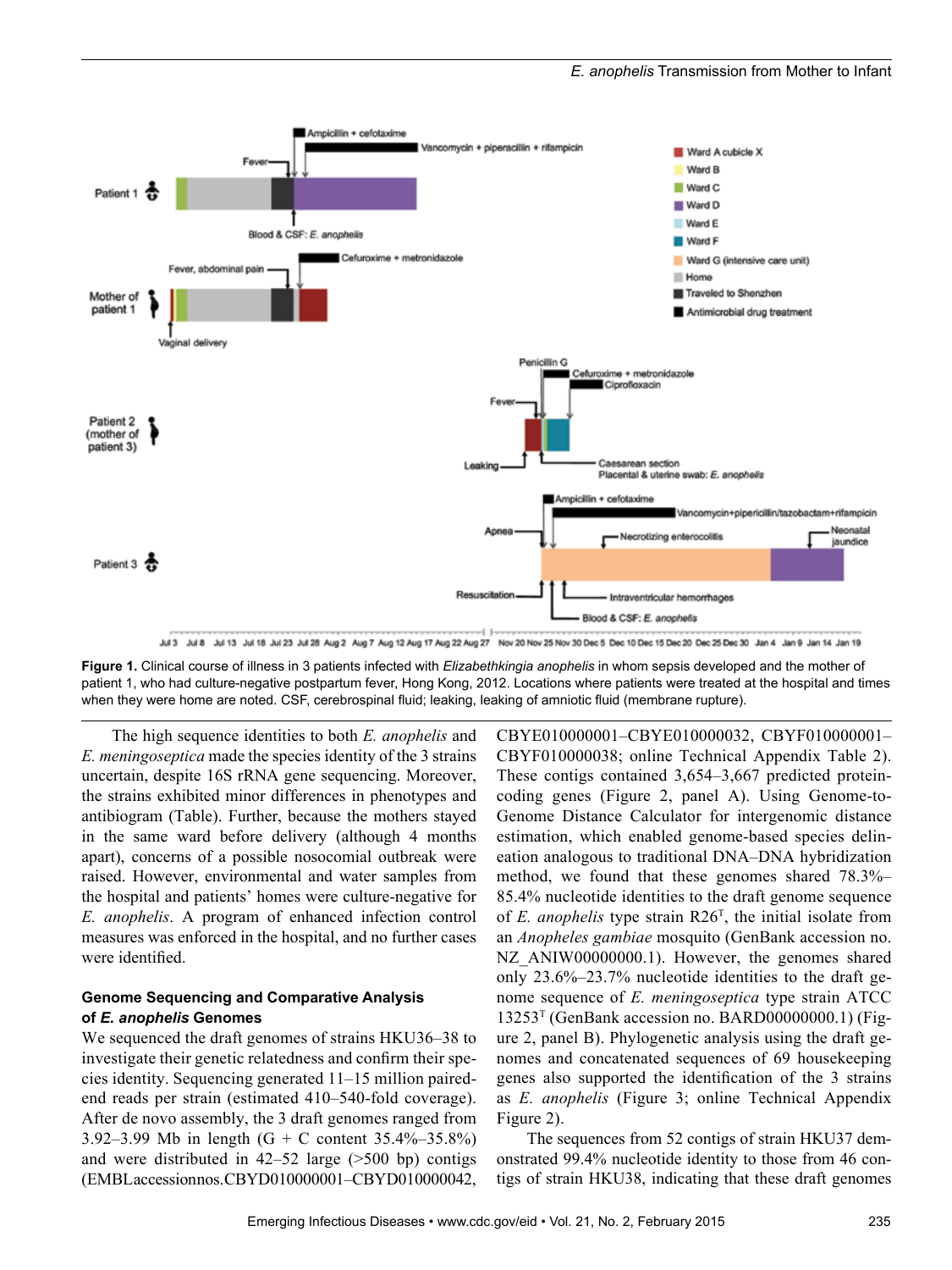

**Figure 2.** Comparison of draft genome sequence data of the 3 *Elizabethkingia anophelis* strains from patients in Hong Kong (HKU36–38), *E anophelis* type strain R26T, and *E*. *meningoseptica* type strain ATCC 13253T. A) Distributions of predicted coding sequence function in genomes of *E. anophelis* strains HKU36–38, *E. anophelis* type strain R26T, and *E. meningoseptica* type strain ATCC 13253T according to SEED Subsystems are shown. The columns indicate the number of proteins in different subsystems. B) Circular representation of sequence comparison between the draft genome of strain HKU37 and other draft genomes as labeled. Comparison generated in Rapid Annotations using Subsystem Technology (27). Intensity of color indicates degree of protein identity.

are essentially identical (Figure 2, panel B, and Figure 3). The small intergenomic distance can be explained by slight differences in coverage or contig assembly; sequences of 2,000 high-coverage protein-coding genes were identical between HKU37 and HKU38. In contrast, these sequences demonstrated only 78.6% nucleotide identity to those from the 42 contigs of strain HKU36, indicating that strain HKU36 is genetically divergent (Figure 2, panel B, and Figure 3), consistent with PFGE patterns (Figure 4). Moreover, a potential genetic island consisting of conjugative transposable elements was found in strains HKU37 and HKU38 but not in HKU36. Our results exclude a clonal outbreak, but the extremely close genetic relatedness between strains HKU37 and HKU38 provides evidence for vertical transmission from patient 2 to patient 3 (mother to infant).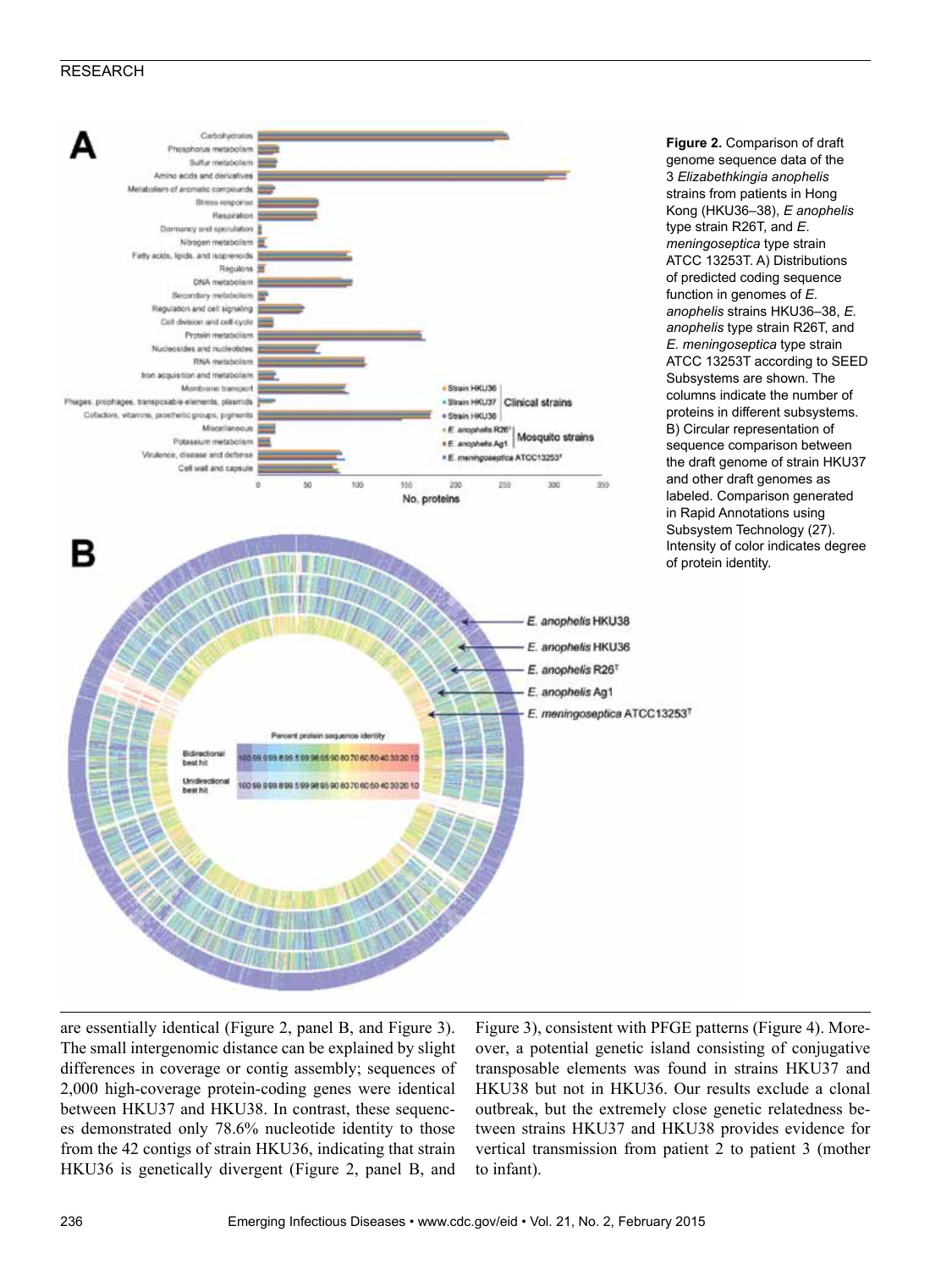#### *E. anophelis* Transmission from Mother to Infant



**Figure 3.** Phylogenetic trees constructed by using draft genome sequences and concatenated sequences of 69 housekeeping genes of 3 *Elizabethkingia anophelis* strains from patients in Hong Kong (HKU36–38). A) Neighbor-joining tree constructed on the basis of draft genome sequences using by using Genome-to-Genome Distance Calculator 2.0 (http://ggdc.dsmz.de/distcalc2.php; formula 1) and *Chryseobacterium gleum* ATCC 35910 as the root. Arrow indicates route of mother-to-neonate transmission. B) Maximum-likelihood tree constructed on the basis of 69 housekeeping genes, showing the relationship of *E. anophelis* strains HKU36–38 to related bacterial species, using RAxML version 7.2.8 (http://sco.h-its.org/exelixis/software.html) and *Weeksella virosa* DSM 16922 as the root. A total of 78,520 nt positions were included in the analysis. Bootstrap values were calculated from 1,000 replicates. Scale bars indicate mean number of nucleotide substitutions per site on the respective branches. Gene names and accession numbers are given as cited in GenBank (online Technical Appendix Table 2, http://wwwnc.cdc.gov/EID/article/21/2/14-0623-Techapp1.pdf). '*E. meningoseptica*' strain 502 is a misidentified isolate that actually belongs to *E. anophelis* on the basis of draft genome sequencing.

## **Potential Virulence Factors and Resistance Genes in** *E. anophelis*

The association of *E. anophelis* with neonatal meningitis in this and previous reports (*17,18*) suggests that the bacterium may possess virulence factors that enable it to invade the central nervous system. The 3 draft genomes we identified contain homologs of several virulence genes found in *Listeria monocytogenes*, which also causes neonatal meningitis. These genes include cell wall hydrolase A, which enables host cell invasion; phosphatidylinositol-specific phospholipase (PlcA) and listeriolysin O (LLO), which enable escape from the primary vacuole of macrophages, and genes that enable survival in the secondary vacuole of macrophages; and virulence cluster protein B (VclB). Phosphatidylinositol-specific phospholipase, listeriolysin O, and virulence cluster protein B are located in the *Listeria* pathogenicity island LIPI-1 (*30,31*). Moreover, the 3 genomes we identified contain homologs of arylsulfatase and genes that enable invasion of brain endothelial cells, which contribute to the ability of *Escherichia coli* to cross the blood–brain barrier in neonatal meningitis (*32*)*.*

Vertical transmission of *E. anophelis* from mother to infant also suggests that the bacterium may be able to colonize the vagina before causing ascending chorioamnionitis in the mother and neonatal infection through transplacental spread. A homologof the gene encoding agmatine deiminase, AgDI, which mediates acid tolerance in *L. monocytogenes* (*33*), was found in the *E. anophelis* genomes.

Further studies may investigate the possible role of AgDI and potential adherence factors for vaginal colonization in *E. anophelis*.

Similar to *E. meningoseptica*, the 3 *E. anophelis* isolates we identified are resistant to multiple antimicrobial drugs. We found various antimicrobial resistance genes consistent with their resistance phenotypes, including metallo-β-lactamase (*bla*<sub>GOB-1</sub> and *blaB14* in strain HKU36 and a novel  $bla_{\text{GOB}}$  and  $blaBI$  in strains HKU37 and HKU38) and extended-spectrum β-lactamase (*blaA*<sub>CME-1</sub> in strains HKU37 and HKU38 and a potential novel *blaA*<sub>CME-1</sub> variant in strain HKU36). A comparison of these β-lactamases to their corresponding orthologs in *E. meningoseptica* genomes revealed only 74%–85% amino acid identities, indicating that *E. anophelis* and related bacteria are potential reservoirs of novel β-lactamase genes (*19,34,35*)*.* Other antimicrobial resistance genes found included multidrugresistance efflux pumps (ATP binding cassette superfamily, major facilitator superfamily, resistance-nodulationdivision families, multidrug and toxic-compound extrusion family) that potentially carry resistance to a variety of compounds; chloramphenicol acetyltransferase; aminoglycoside 6-adenyltransferase; and tetracycline resistant gene. Moreover, a putative *tetX* gene was also identified; this gene encodes a predicted flavin-dependent monooxygenase with tetracycline/tigecycline-degrading activity, although the 3 strains we identified are only resistant to tetracycline but remained susceptible to other related drugs, including tigecycline.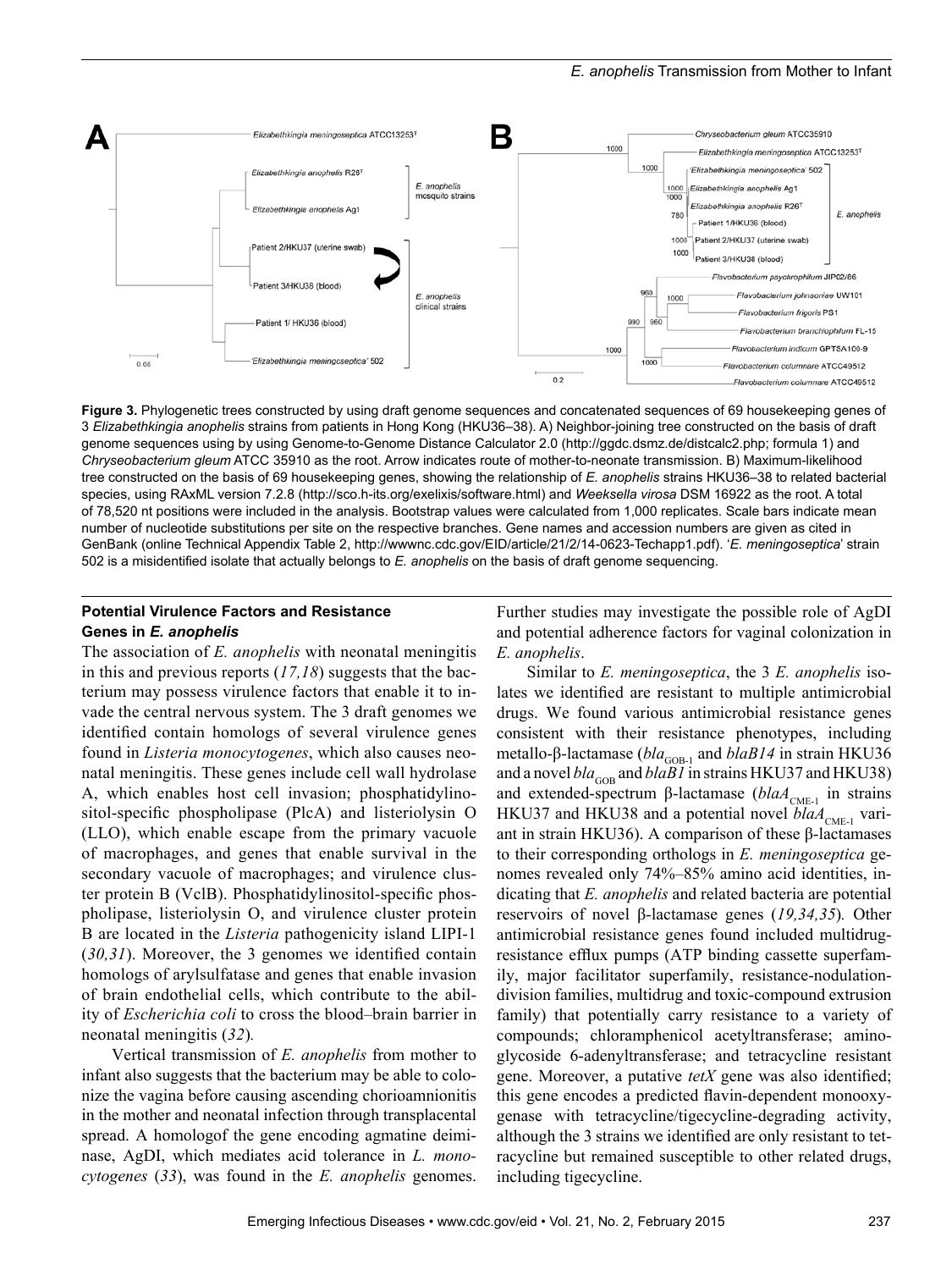

**Figure 4.** Pulsed-field gel electrophoresis (PFGE) analysis of samples from patients in Hong Kong showing 3 *Elizabethkingia anophelis* strains compared with reference *Elizabethkingia* isolates. A) PFGE performed by using CHEF Mapper XA system (Bio-Rad, Hercules, CA, USA) and restriction endonuclease XbaI shows that isolates from patient 2 and patient 3 are indistinguishable, wheras isolates from patient 1 possess distinct PFGE patterns. Lane 1, *E. anophelis* strain HKU37 from uterine swab specimen of patient 2; lane 2, placental swab specimen from patient 2; lane 3, *E. anophelis* strain HKU38 from blood of patient 3; lane 4, cerebrospinal fluid from patient 3; lane 5, *E. anophelis* strain HKU36 from blood of patient 1; lane 6, cerebrospinal fluid from patient 1; lane 7, *E. anophelis* type strain R26<sup>T</sup> ; lane 8, *E. meningoseptica* type strain ATCC 13253<sup>T</sup>; lane 9, *E. miricola* type strain LMG22470T. B) Dendrogram constructed with PFGE data by similarity and clustering analysis using the Dice coefficient (1% tolerance and 0.5% optimization) and the unweighted pair-group method using average linkages with GelCompar II (Applied Maths, Sint-Martens-Latem, Belgium).

## **Comparison of Genomes from Human and Mosquito** *E. anophelis* **Strains**

*E. anophelis* strains R26<sup>T</sup> and Ag1 were isolated from mosquitoes (*35*). Compared with those strains*,* the genomes of the 3 strains we identified possessed 33 unique hypothetical proteins. Moreover, the genetic island consisting of conjugative transposable elements found in strains HKU37 and HKU38 was also absent in the mosquito strains. In contrast to the mosquito strains, which possessed genes encoding for xylose isomerase (XylA) and xylulose kinase (XylB), these 2 genes were absent in the 3 strains we identified. This finding may reflect different requirements for sugar metabolism in *E. anophelis* under different environments. Notably, despite the presence of XylA and XylB, *E. anophelis* mosquito strain R26<sup>T</sup> did not produce acid from xylose (*15*). However, this finding does not exclude the strain's ability to metabolize xylose, as D-xylulose 5-phosphate, the product of XylA and XylB, can be used as a substrate for the pentose-phosphate pathway. XylA and XylB were

also absent in the genome of *E. meningoseptica* type strain ATCC 13253<sup>T</sup>, which suggests that mosquito strains of *E. anophelis* may be evolutionarily distinct from clinical strains of *E. anophelis* and *E. meningoseptica*. More genome sequence data from other clinical and environmental strains of *E. anophelis* may shed light on the ecology, biology, and pathogenesis of *E. anophelis*.

## **Discussion**

This study demonstrates the power of draft genome sequencing to rapidly dissect transmission pathways for emerging bacterial infections. Our results showed that vertical perinatal transmission had occurred from patient 2, a pregnant woman who had chorioamnionitis, to patient 3, a neonate who had early onset neonatal meningitis. The infective source for patients 2 and 3 was unlikely to have been patient 1 or his mother. However, we speculate that the mother of patient 1 might also have had *E. anophelis* chorioamnionitis, as evidenced by postpartum fever and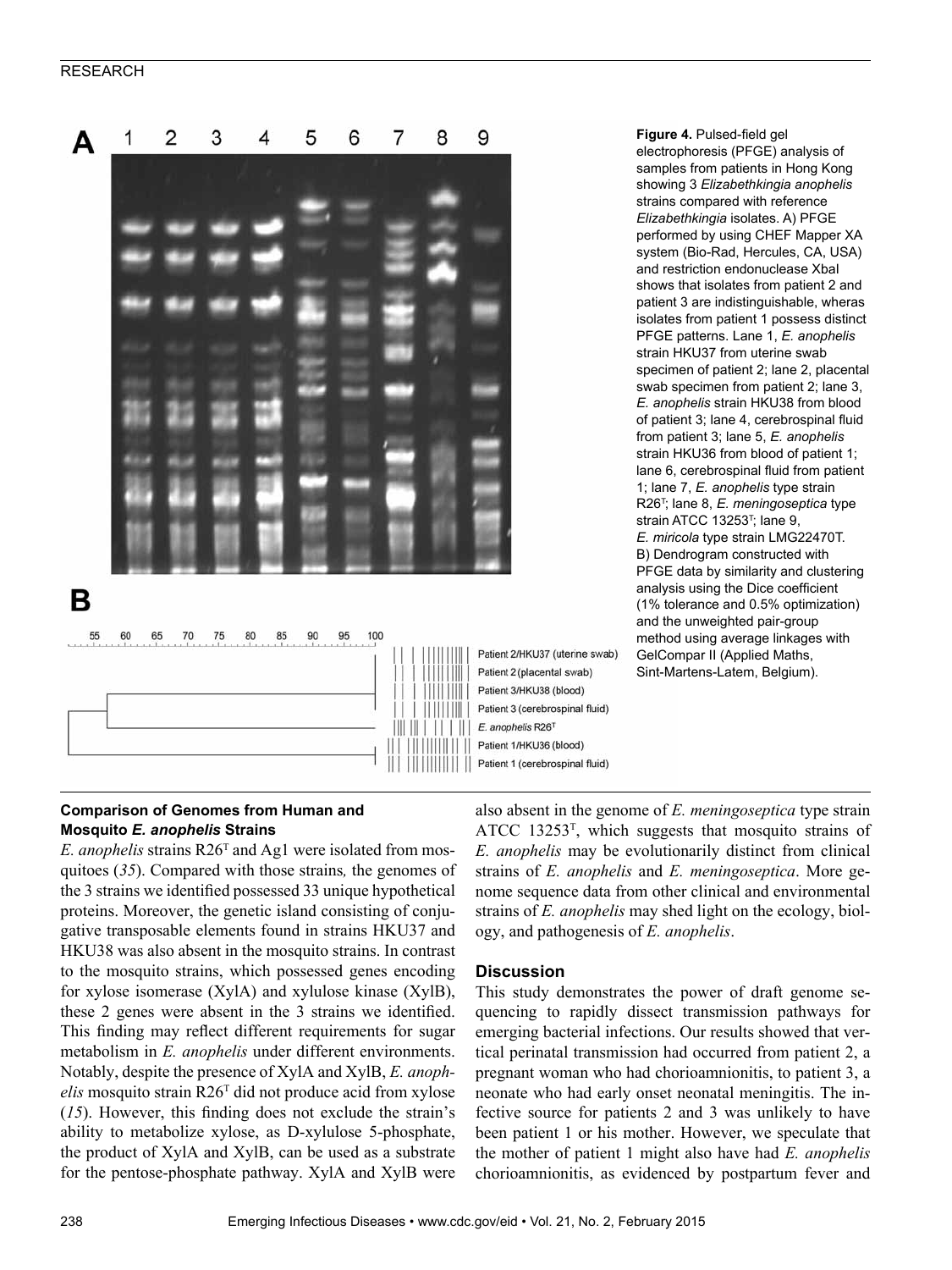abdominal pain, which resulted in late-onset meningitis in her son owing to fastidious bacterial growth. Although strain HKU36 did not belong to the same clone as strains HKU37/38, a polyclonal outbreak of *E. anophelis* sepsis in the labor ward, in which case an environmental source is likely, could not be excluded.

The discovery of *E*. *anophelis* in mosquito gut has raised suspicion that mosquitoes are the source of neonatal meningitis cases in Africa (*17*). Although *Anopheles* mosquitoes are not found in Hong Kong, the role of local mosquitoes as reservoirs for *E. anophelis* remains unknown. Nonetheless, the vertical transmission demonstrated in 1 neonate makes mosquitoes unlikely as vehicles of transmission in our cases.

Our report provides genomic evidence for vertical transmission in neonatal meningitis. Whereas we cannot ascertain how the mother(s) acquired the infection, our results prompt further work to assess the importance of maternal source in neonatal meningitis caused by *E. anophelis* and other bacterial agents. Maternal colonization with Lancefield group B streptococcus (GBS) during pregnancy is the primary risk factor for early onset neonatal disease. However, direct microbiological evidence for vertical transmission is seldom available, especially for bacterial agents other than GBS. Further genomic studies may help investigate the role of vertical transmission in neonatal meningitis caused by other bacteria. Current indications for intrapartum antimicrobial drugs prophylaxis have been determined on the basis of risk factors for early onset GBS disease; therefore, intravenous penicillin G or ampicillin is often the standard empirical regimen used. However, if further research determines that the mother may also be a source of transmission for other bacterial agents, broaderspectrum antimicrobial drugs may need to be considered as treatment for intrapartum fever or prolonged rupture of membranes.

*E. anophelis* is likely an underreported bacterium because it can be easily misidentified as *E. meningoseptica*, which shares a similar phenotypic profile (*17,19*)*.* The *E. anophelis* isolates from the recent outbreak reported in Singapore were initially mistakenly identified as *E. meningoseptica* (*19,36*). Of the 3 strains we identified, 2 were misidentified as *E. meningoseptica* with MALDI-TOF mass spectrometry, the state-of-the-art technology, which is replacing conventional phenotypic identification in diagnostic laboratories. The reason for failure of MALDI-TOF mass spectrometry to identify these strains was that reference *E. anophelis* strains are lacking in existing diagnostic spectrum databases, as is the case with other less commonly encountered organisms (*21*).

Although 16S rRNA gene sequencing should provide sufficient resolution, some strains indexed as *E. meningoseptica*, such as strains G3-1-08 and 502, were actually

more closely related to *E. anophelis* than to *E. meningoseptica* in their 16S rRNA sequences (Figure 3; online Technical Appendix Figure 2) (*37*)*.* These ambiguous, potentially misidentified strains may cause incorrect interpretations in suspected *E. anophelis* infections. For example, the sequence of strain HKU36 possessed 99.8% nucleotide identity to that of *E. meningingoseptica* strain G3-1-08 but only 99.1% nucleotide identity to that of *E. anophelis* strain R26<sup>T</sup>. Furthermore, phenotypic tests such as acid production from cellobiose and citrate utilization, previously proposed to be useful for identification of *E. anophelis* (*15*), are probably unreliable in differentiating among *Elizabethkingia* species. For example, *E. anophelis* strain R26T produces acid from cellobiose, but the 3 strains we identified do not; in addition, *E. anophelis* strains R26<sup>T</sup>, HKU37, and HKU38, but not strain HKU36, utilize citrate (online Technical Appendix Table 1). Strain HKU36 displayed higher MIC of vancomycin than did strains HKU37 and HKU38 and type strains of *E. anophelis*, *E. meningoseptica*, and *E. miricola*, which correlates with previous reports on variable vancomycin susceptibilities in *Elizabethkingia* (*38,39*). The species identity of the 3 strains we identified was only resolved by intergenomic comparison. Inclusion of *E. anophelis* in MALDI-TOF MS databases and rectification of 16S rRNA gene sequences of *Elizabethkingia* strains deposited in databases will enable accurate diagnosis of more *E. anophelis* infections.

The draft genome sequences we identified have enabled rapid exploration of novel β-lactamase and other antimicrobial drug resistance genes and possible virulence genes in *E. anophelis*, highlighting the potential of genome sequencing in identifying novel drug-resistance mechanisms and guiding treatment regimens for emerging, multidrug-resistant bacteria (*25,34,40*). Because previous cases of *E. anophelis* neonatal meningitis have been associated with poor outcomes (*17,18*), further work to elucidate the pathogenesis and antimicrobial drug resistance patterns of this emerging pathogen may help improve clinical management of illness. The findings of potential genes related to neuroinvasion and acid tolerance and the unique genetic characteristics in clinical strains of *E. anophelis* compared with mosquito strains may also provide insights on the ability of *E. anophelis* to adapt to different ecologic niches and cause neonatal infection through vertical transmission.

In conclusion, the genome data we obtained for these cases offered superior discriminatory power that supported appropriate infection control measures. The ability to distinguish different bacterial isolates often has critical implications on practical infection-control management, but different strains of the same bacterial species may not be distinguishable by their phenotypes because they reflect a tiny portion of the microbial genome. With better automation and lower costs, draft genome sequencing, which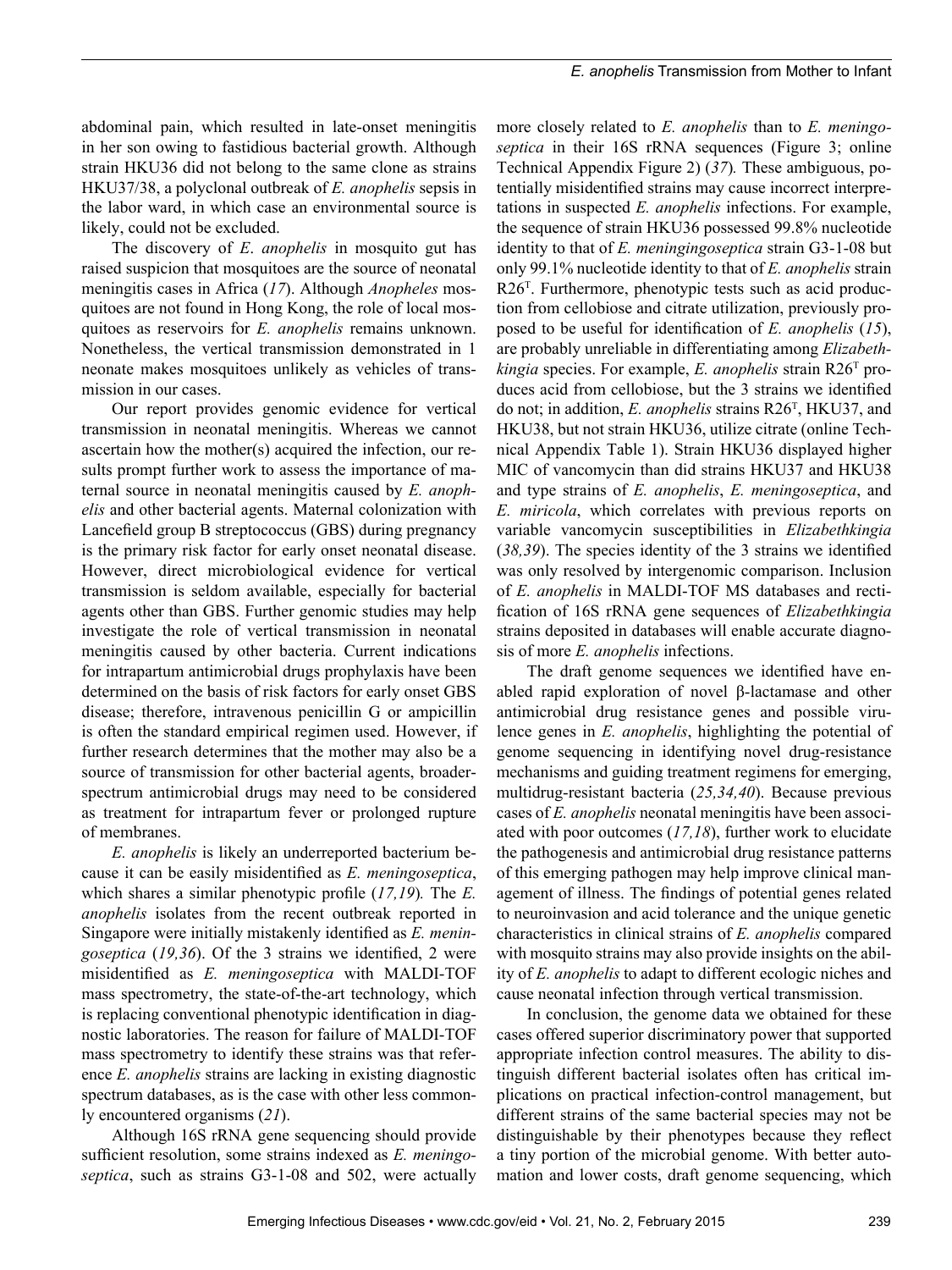offers a short turnaround time, may replace existing typing methods such as PFGE or multilocus sequence typing for outbreak investigations.

## **Acknowledgments**

We thank Cheung-Hing Foo for technical support in bacterial identification and members of the Centre for Genomic Sciences, The University of Hong Kong, for their technical support in genome sequencing.

This work was supported by Health and Medical Research Fund, Food and Health Bureau, The Government of the Hong Kong Special Administrative Region; Strategic Research Theme Fund, Committee for Research and Conference Grant, and University Development Fund, The University of Hong Kong; the Shaw Foundation; donation from Ms. Eunice Lam; and Consultancy Service for Enhancing Laboratory Surveillance of Emerging Infectious Disease for the HKSAR Department of Health.

Dr. Lau is a clinical professor in the Department of Microbiology at The University of Hong Kong. Her research focuses on microbial genomics for studying emerging infectious diseases.

#### **References**

- 1. Loman NJ, Constantinidou C, Chan JZ, Halachev M, Sergeant M, Penn CW, et al. High-throughput bacterial genome sequencing: an embarrassment of choice, a world of opportunity. Nat Rev Microbiol. 2012;10:599–606. http://dx.doi.org/10.1038/nrmicro2850
- 2. Fournier PE, Drancourt M, Raoult D. Bacterial genome sequencing and its use in infectious diseases. Lancet Infect Dis. 2007; 7:711–23. http://dx.doi.org/10.1016/S1473-3099(07)70260-8
- 3. Shah MA, Mutreja A, Thomson N, Baker S, Parkhill J, Dougan G, et al. Genomic epidemiology of *Vibrio cholerae* O1 associated with floods, Pakistan, 2010. Emerg Infect Dis. 2014;20:13–20. http://dx.doi.org/10.3201/.eid2001.130428
- 4. Snyder LA, Loman NJ, Faraj LA, Levi K, Weinstock G, Boswell TC, et al. Epidemiological investigation of *Pseudomonas aeruginosa* isolates from a six-year-long hospital outbreak using high-throughput whole genome sequencing. Euro Surveill. 2013;18:20611.
- 5. Harris SR, Cartwright EJ, Török ME, Holden MT, Brown NM, Ogilvy-Stuart AL, et al. Whole-genome sequencing for analysis of an outbreak of methicillin-resistant *Staphylococcus aureus*: a descriptive study. Lancet Infect Dis. 2013;13:130–6. http://dx.doi.org/10.1016/S1473-3099(12)70268-2
- 6. Walker TM, Ip CL, Harrell RH, Evans JT, Kapatai G, Dedicoat MJ, et al. Whole-genome sequencing to delineate *Mycobacterium tuberculosis* outbreaks: a retrospective observational study. Lancet Infect Dis. 2013;13:137–46. http://dx.doi.org/10.1016/ S1473-3099(12)70277-3
- 7. Bryant JM, Grogono DM, Greaves D, Foweraker J, Roddick I, Inns T, et al. Whole-genome sequencing to identify transmission of *Mycobacterium abscessus* between patients with cystic fibrosis: a retrospective cohort study. Lancet. 2013;381:1551–60. http://dx.doi.org/10.1016/S0140-6736(13)60632-7
- 8. Tse H, Bao JY, Davies MR, Maamary P, Tsoi HW, Tong AH, et al. Molecular characterization of the 2011 Hong Kong scarlet fever outbreak. J Infect Dis. 2012;206:341–51. http://dx.doi.org/10.1093/ infdis/jis362
- 9. Brown CC, Olsen RJ, Fittipaldi N, Morman ML, Fort PL, Neuwirth R, et al. Spread of virulent group A *Streptococcus* type

emm59 from Montana to Wyoming, USA. Emerg Infect Dis. 2014;20:679–81. http://dx.doi.org/10.3201/eid2004.130564

- 10. Köser CU, Holden MT, Ellington MJ, Cartwright EJ, Brown NM, Ogilvy-Stuart AL, et al. Rapid whole-genome sequencing for investigation of a neonatal MRSA outbreak. N Engl J Med. 2012;366:2267–75. http://dx.doi.org/10.1056/ NEJMoa1109910
- 11. Loman NJ, Constantinidou C, Christner M, Rohde H, Chan JZ, Quick J, et al. A culture-independent sequence-based metagenomics approach to the investigation of an outbreak of Shiga-toxigenic *Escherichia coli* O104:H4. JAMA. 2013;309:1502–10. http://dx.doi.org/10.1001/jama.2013.3231
- 12. Price JR, Golubchik T, Cole K, Wilson DJ, Crook DW, Thwaites GE, et al. Whole-genome sequencing shows that patient-to-patient transmission rarely accounts for acquisition of *Staphylococcus aureus* in an intensive care unit. Clin Infect Dis. 2014;58:609–18. http://dx.doi.org/10.1093/cid/cit807
- 13. Pérez-Lago L, Comas I, Navarro Y, González-Candelas F, Herranz M, Bouza E, et al. Whole genome sequencing analysis of intrapatient microevolution in *Mycobacterium tuberculosis*: potential impact on the inference of tuberculosis transmission. J Infect Dis. 2014;209:98–108. http://dx.doi.org/10.1093/infdis/jit439
- 14. Johnson PD, Ballard SA, Grabsch EA, Stinear TP, Seemann T, Young HL, et al. A sustained hospital outbreak of vancomycinresistant *Enterococcus faecium* bacteremia due to emergence of vanB *E. faecium* sequence type 203. J Infect Dis. 2010;202: 1278–86. http://dx.doi.org/10.1086/656319
- 15. Kämpfer P, Matthews H, Glaeser SP, Martin K, Lodders N, Faye I. *Elizabethkingia anophelis* sp. nov., isolated from the midgut of the mosquito *Anopheles gambiae.* Int J Syst Evol Microbiol. 2011;61:2670–5. http://dx.doi.org/10.1099/ijs.0.026393-0
- 16. Kim KK, Kim MK, Lim JH, Park HY, Lee ST. Transfer of *Chryseobacterium meningosepticum* and *Chryseobacterium miricola* to *Elizabethkingia* gen. nov. as *Elizabethkingia meningoseptica* comb. nov. and *Elizabethkingia miricola* comb. nov*.* Int J Syst Evol Microbiol. 2005;55:1287–93. http://dx.doi. org/10.1099/ijs.0.63541-0
- 17. Frank T, Gody JC, Nguyen LB, Berthet N, Le Fleche-Mateos A, Bata P, et al. First case of *Elizabethkingia anophelis* meningitis in the Central African Republic. Lancet. 2013;381:1876. http://dx.doi.org/10.1016/S0140-6736(13)60318-9
- 18. Bobossi-Serengbe G, Gody JC, Beyam NE, Bercion R. First documented case of *Chryseobacterium meningosepticum* meningitis in Central African Republic. Med Trop (Mars). 2006;66:182–4.
- 19. Teo J, Tan SY, Tay M, Ding Y, Kjelleberg S, Givskov M, et al. First case of *E anophelis* outbreak in an intensive-care unit. Lancet. 2013;382:855–6. http://dx.doi.org/10.1016/ S0140-6736(13)61858-9
- 20. Clinical and Laboratory Standards Institute. Performance standards for antimicrobial disk susceptibility tests. Approved standard, 11th ed. M02–A11. Wayne (PA): The Institute; 2012.
- 21. Lau SK, Tang BS, Curreem SO, Chan TM, Martelli P, Tse CW, et al. Matrix-assisted laser desorption ionization–time of flight mass spectrometry for rapid identification of *Burkholderia pseudomallei*: importance of expanding databases with pathogens endemic to different localities. J Clin Microbiol. 2012;50:3142–3. http://dx.doi.org/10.1128/JCM.01349-12
- 22. Woo PC, Lau SK, Teng JL, Que TL, Yung RW, Luk WK, et al. L Hongkongensis study group. Association of *Laribacter hongkongensis* in community-acquired gastroenteritis with travel and eating fish: a multicentre case-control study. Lancet. 2004;363:1941–7. http://dx.doi.org/10.1016/ S0140-6736(04)16407-6
- 23. Lau SK, Curreem SO, Lin CC, Fung AM, Yuen KY, Woo PC. *Streptococcus hongkongensis* sp. nov., isolated from a patient with an infected puncture wound and from a marine flatfish.